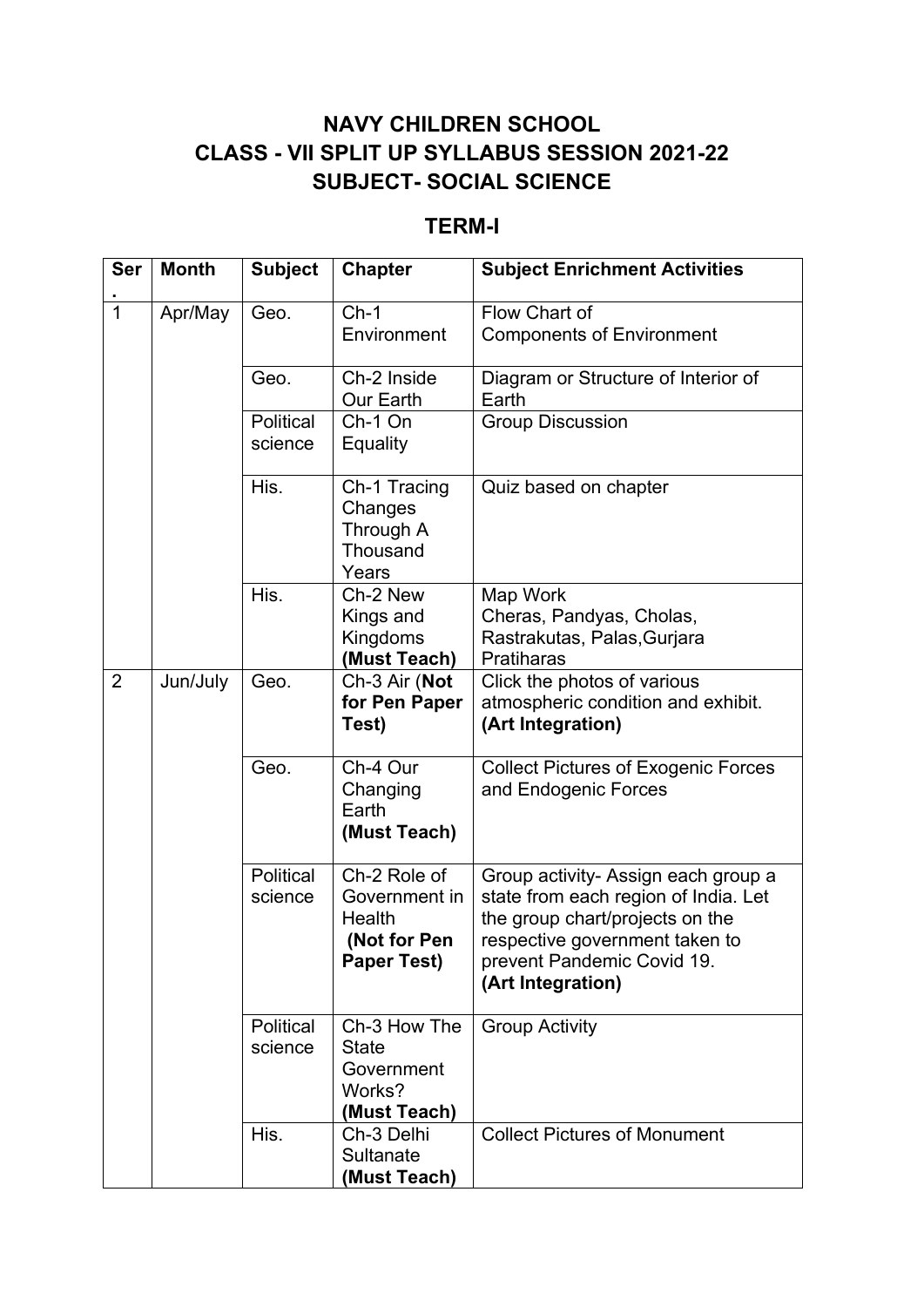| 3 | Aug | <b>Political</b><br>science | Ch-4 Women<br>Change the<br>World<br>(Must Teach) | Debate-Women Empowerment            |
|---|-----|-----------------------------|---------------------------------------------------|-------------------------------------|
|   |     | Geo.                        | Ch-5 Water                                        | Draw A Diagram of Hydrological      |
|   |     |                             | (Must Teach)                                      | Cycle.                              |
| 4 | Sep | His.                        | Ch-5 Rulers                                       | Collect the photos of ancient       |
|   |     |                             | and Building                                      | buildings and make collage          |
|   |     |                             | (Not for Pen                                      | (Art Integration)                   |
|   |     |                             | <b>Paper Test)</b>                                |                                     |
|   |     | Political                   | Ch-5 Growing                                      | Group Discussion - Role of Boys and |
|   |     | science                     | Up as Boys                                        | Girls                               |
|   |     |                             | and Girls (Not                                    |                                     |
|   |     |                             | for Pen Paper                                     |                                     |
|   |     |                             | Test)                                             |                                     |

## **NAVY CHILDREN SCHOOL CLASS - VII SPLIT UP SYLLABUS SESSION 2021-22 SUBJECT- SOCIAL SCIENCE**

## **TERM-II**

| Ser | <b>Month</b> | <b>Subject</b>       | <b>Chapter</b>                                                               | <b>Subject Enrichment Activities</b>                                                                         |
|-----|--------------|----------------------|------------------------------------------------------------------------------|--------------------------------------------------------------------------------------------------------------|
| 1   | Oct          | Geo.                 | Ch-6 Natural<br>Vegetation and<br>Wildlife<br>(Must teach)                   | Draw a picture of different flora and<br>fauna found in various forests. Make<br>album.<br>(Art Integration) |
|     |              | His.                 | Ch-4 The<br><b>Mughal Empire</b>                                             | <b>TimeLine of Mughal Rulers</b>                                                                             |
| 2   | Nov          | Political<br>science | $Ch-7$<br>Understanding<br>Advertising<br>(Not for Pen<br><b>Paper Test)</b> | <b>Collage of Advertisement</b>                                                                              |
|     |              | Political            | $Ch-6$                                                                       | Presentation on Importance of                                                                                |
|     |              | science              | Understanding                                                                | Media                                                                                                        |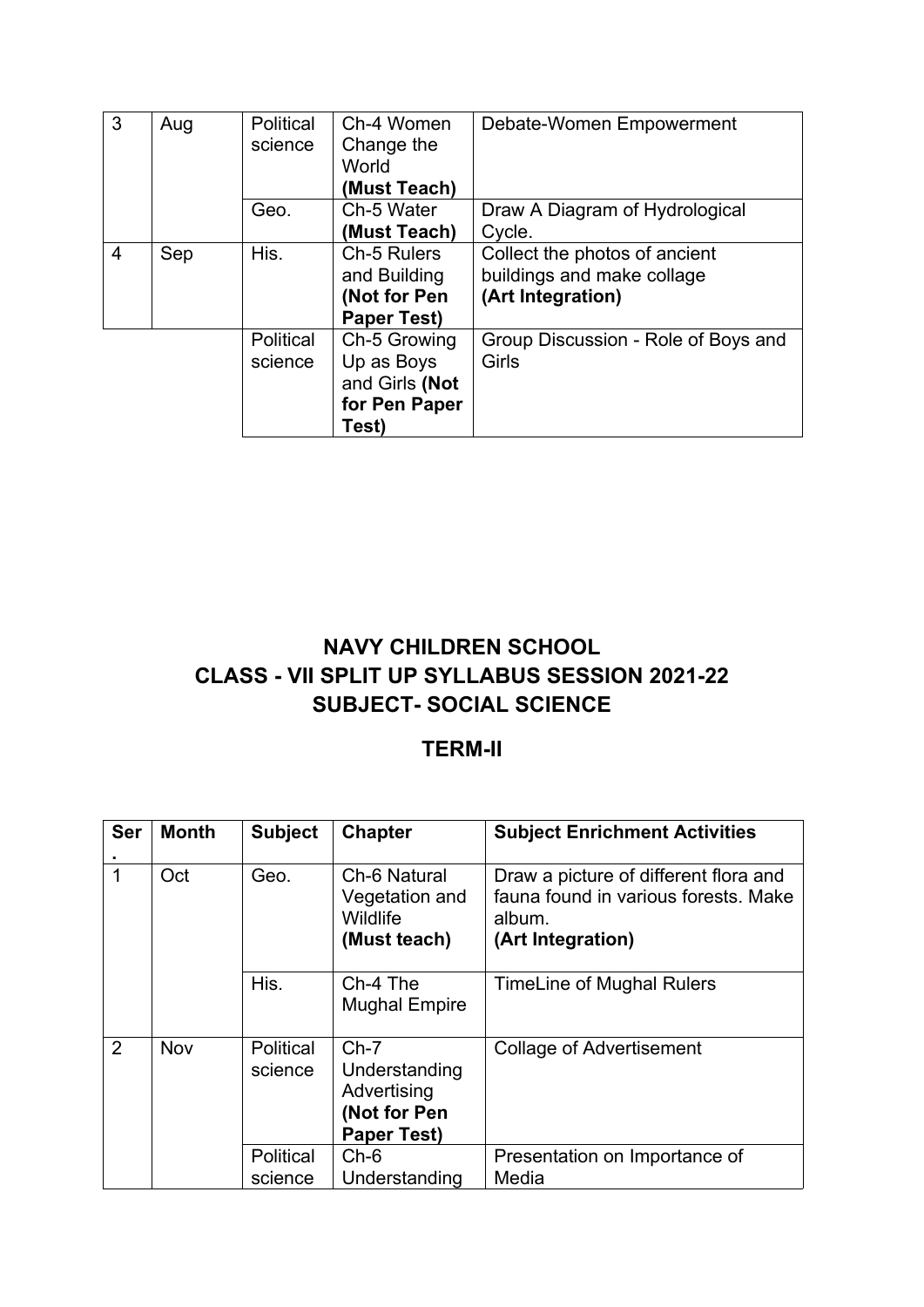|                |     |                      | Media<br>(Must Teach)                                                                                                                 |                                                                                                                                                   |
|----------------|-----|----------------------|---------------------------------------------------------------------------------------------------------------------------------------|---------------------------------------------------------------------------------------------------------------------------------------------------|
|                |     | His.                 | Ch-6 Town,<br><b>Traders and</b><br><b>Craftsperson</b><br>(Must Teach)                                                               | Map Work: Places- Surat, Humpi,<br>Masulipatnam, Ahmedabad,<br>Bombay, Calcutta<br>Airways: Delhi, Mumbai, New York,<br>Frankfurt, London, Paris  |
|                |     | His.                 | Ch-7 Tribes<br>Nomads and<br>Settled<br>Communities<br>(Not for Pen<br><b>Paper Test)</b>                                             | Map Pointing Chapter 7<br>Tribe and region, They Belong to:<br>Santhals, Bhils, Kolis, Gujjars,<br>Gonds, Mundas                                  |
| 3              | Dec | Political<br>science | Ch-8 Market<br><b>Around Us</b><br>(Must teach)                                                                                       | <b>Collect Pictures Types of Market</b>                                                                                                           |
|                |     | Political<br>science | Ch-9 A Shirt in<br>a Market (Not<br>for Pen Paper<br>Test)                                                                            | Story Writing About Journey of Raw<br><b>Material to Finished Product</b>                                                                         |
| $\overline{4}$ | Jan | His.                 | Ch-8 Making of<br>Regional<br><b>Cultures</b><br>(Not for Pen<br><b>Paper Test)</b>                                                   | Collect the Information Of The<br>Saints Of North And South India.                                                                                |
|                |     | Geo.                 | Ch-7 Human<br>Environment,<br>Settlement,<br><b>Transport and</b><br>Communication<br>(Must Teach)                                    | Map Pointing (Chapter 7)<br>Ports: Singapore, Mumbai, New<br>York, Los Angles, Rio De Jenerio,<br>Durban, Cape Town, Sydney,<br>London, Rotterdam |
|                |     | Geo.                 | Ch-8 Human<br>Environment<br>Interactions:<br>The Tropical<br>and Sub<br><b>Tropical Region</b><br>(Not for Pen<br><b>Paper Test)</b> | List the problems faced by people<br>living in tropical and sub-tropical<br>regions.                                                              |
| 5              | Feb | His.                 | Ch-9 18th<br><b>Century Political</b><br>Formation<br>(Must Teach)                                                                    | <b>Map Pointing</b>                                                                                                                               |
|                |     | His.                 | $Ch-10$<br>Devotional<br>Paths to the<br>Divine (Not for<br><b>Pen Paper</b><br>Test)                                                 | Collect the pictures of saints and<br>make collage.<br>(Art Integration)                                                                          |